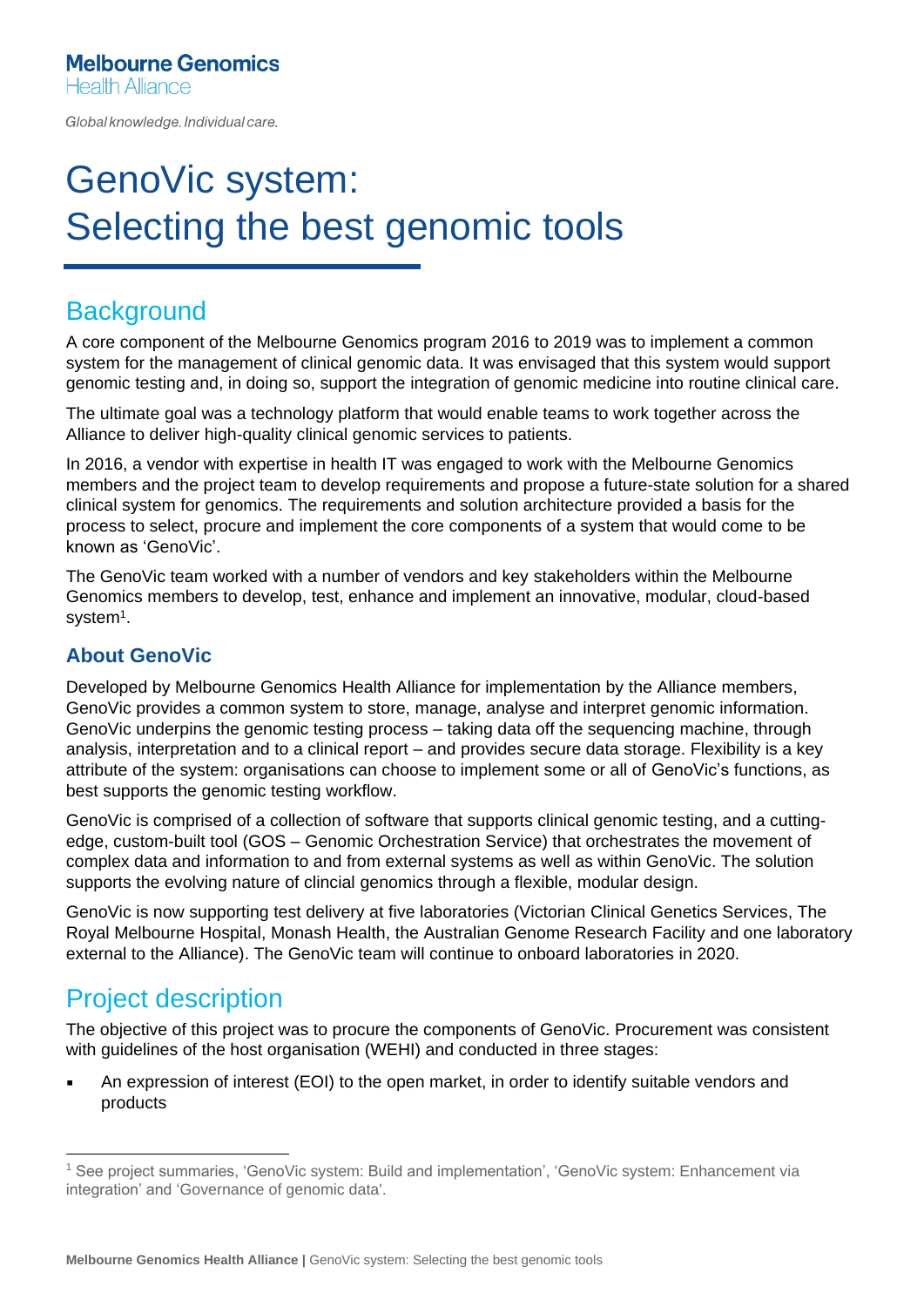- An 'open dialogue' process to understand how these vendor offerings matched Melbourne Genomics' requirements and shortlist vendors
- A hands-on pilot to understand which tool would best support the complex and important process of variant interpretation and classification.

All 10 Melbourne Genomics Health Alliance members were involved: The Royal Melbourne Hospital, The Royal Children's Hospital, The University of Melbourne, WEHI, Murdoch Children's Research Institute, CSIRO, the Australian Genome Research Facility, Peter MacCallum Cancer Centre, Austin Health and Monash Health.

#### **Activities**

In August 2016, Melbourne Genomics approached the open market with an expression of interest. The EOI scoped a genomic data repository and diagnostic tools – including a bioinformatic analysis tool with the ability to run pipelines and a variant curation (variant interpretation) tool with the ability to interpret gene variants.

As a result of the EOI, 16 compliant responses were received: 10 vendors offering end-to-end, fully integrated solutions, and six supplying component offerings. An evaluation panel comprising key users from across the Alliance evaluated the EOI responses. As a result, seven vendors were invited to participate in the next phase.

The open dialogue phase (November 2016) saw each shortlisted vendor participate in three interactive, two-way discussion workshops. These workshops provided detailed insights into vendor offerings and proposed delivery approach. The evaluation panel rated each supplier after each workshop.

This process identified one suitable bioinformatic analysis tool (DNAnexus) and narrowed the field to two variant interpretation and classification tools that largely met the Alliance's requirements. It was agreed that in order to select between these two tools, hands-on use by relevant experts was required.

A hands-on evaluation was designed using structured scenarios, enabling laboratory experts from across the Melbourne Genomics members to use the two tools, then fairly and transparently assess their features. Nineteen expert evaluators worked through workflows for 29 real-world scenarios, scoring the tools for functionality and useability.

Agilent's Alissa Interpret was selected as the preferred variant interpretation and classification tool. However, there were critical features required by Melbourne Genomics experts that neither curation tool possessed. In order to maximise the implementation, it was agreed with Agilent that these features would be developed and incorporated into the product as an additional 'statement of work'.

#### Lessons learnt

- The open (competitive) dialogue is a valuable procurement process to gain a deeper understanding of vendor product offerings than a traditional tender process allows.
- Hands-on experience through the pilot enabled laboratory scientists to feel confident in the variant classification and interpretation tool selected through the process.
- **•** The depth of expert involvement from across the Melbourne Genomics members during procurement proved instrumental in ensuring commitment of the time and resources needed to then successfully implement and configure the selected tools.
- The extra time invested in piloting the shortlisted variant classification and interpretation tools was beneficial in reducing the change management needed for adoption by laboratories.
- Collaborating with vendors resulted in a product that better met members' needs, offering an overall better outcome for everyone involved.
- **Through collaborating with international vendors, it became clear that the clinical genomics work** being undertaken by the Melbourne Genomics members is leading-edge, and that there was no 'out-of-the-box' information system available to support this work.